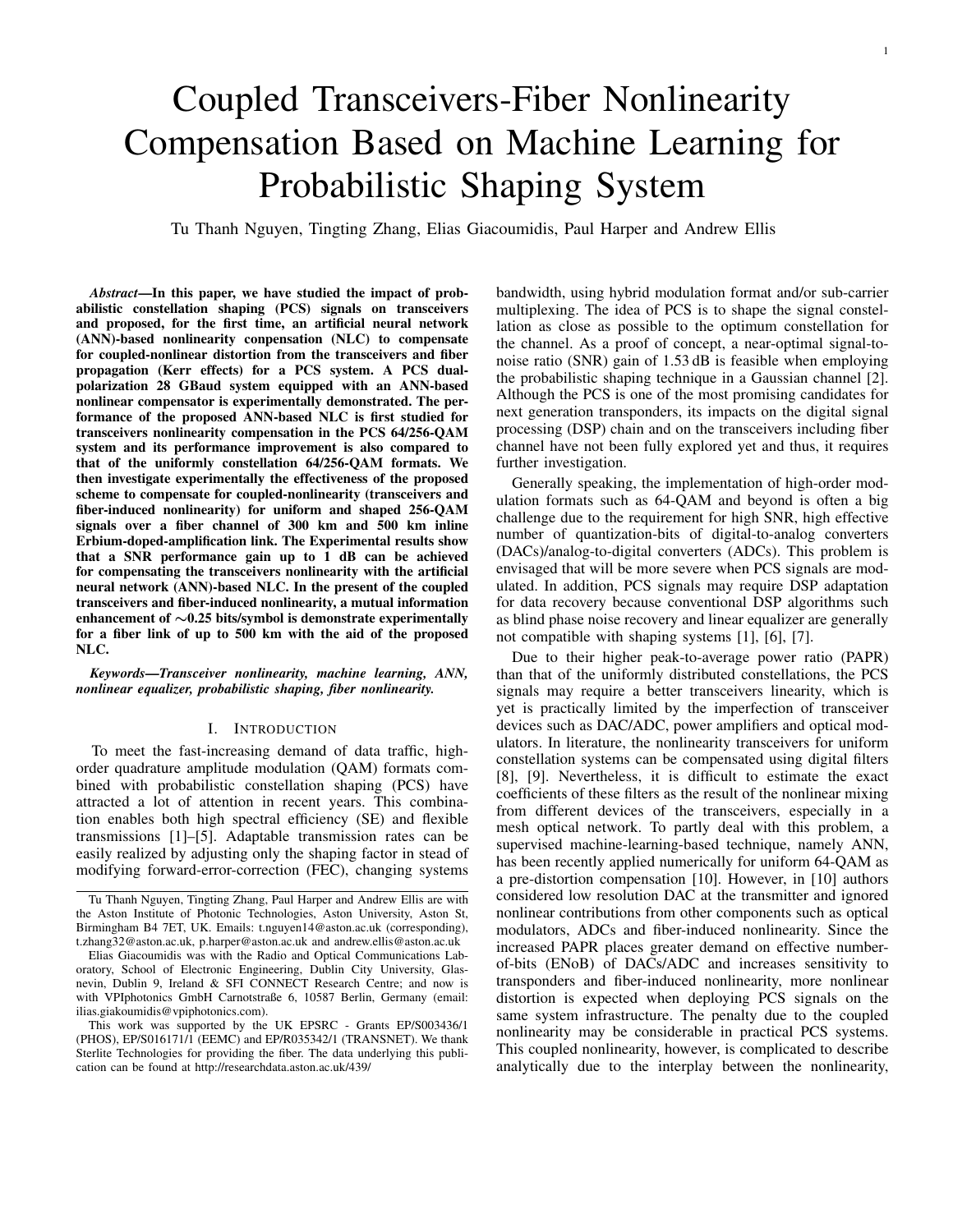bandwidth, and system memory (dispersion) of multiple components of the link, which not only vary from link to link, but which may also vary with time.

In order to compensate for the transceivers nonlinearity, we have recently proposed to use the ANN algorithm at the receiver for PCS systems as the post-compensation [11]. In this paper, we extend our work and experimentally demonstrate the effectiveness of the proposed scheme for compensating not only the nonlinear distortion from transceivers but also the Kerr nonlinearity in an optical channel of up to 500 km standard single mode fiber (SSMF). Initially, the proposed approach for transceivers nonlinearity compensation is experimentally demonstrated for the PCS dual-polarization (DP) 28 GBaud 64/256-QAM system under different shaping factors. The performance the proposed scheme for compensating the coupled transceivers-fiber nonlinearity is then studied experimentally for uniform and shaped 256-QAM signals over an optical link of 300 km and 500 km inline Erbium-doped fiber amplifier (EDFA)-based SSMF. Different ANN configurations for the nonlinear compensation (NLC) are also discussed under the fiber transmission. While there is no significant improvement observed in PCS 64-QAM, a SNR gain of 1 dB is experimentally demonstrated for combating the transceivers nonlinearity in PCS 256-QAM using the proposed ANN-based NLC scheme. On the other hand, a mutual information (MI) enhancement of ∼0.25 bits/symbol with the proposed NLC for compensating the coupled transceivers-fiber nonlinearity is demonstrated experimentally for the PCS 256-QAM system over a transmission distance of 500 km SSMF.

# II. FUNDAMENTALS OF PROBABILISTIC SHAPING AND PRINCIPLE OF ANN-BASED NONLINEAR EQUALIZER

#### *A. Probabilistic shaping: a brief introduction*

The basic principle of PCS is to code the signal such that different a-priori probabilities belong to different constellations. Generally, lower-energy symbols (near the origin) are taken place more often than higher-energy signals (far from the origin) after PCS. This results in a reduction in average transmitted power, and therefore higher fiber nonlinearity tolerance. In this work, we deploy the well-known Maxwell-Boltzmann (MB) distribution for generating a set of probability mass functions (PMFs),  $P_X(x_i)$ , for each modulation format as [2]:

$$
P_X(x_j) = \frac{e^{-\kappa |x_j|^2}}{\sum_{k=1}^M e^{-\kappa |x_k|^2}}, \quad j = 1, 2, ..., M,
$$
 (1)

where  $x_j$  is one of the input alphabet, M is the modulation size (e.g.  $M = 64$  for 64-QAM) and  $\kappa$  is the shaping factor. For maximum transmission capacity, the shaping factor needs to be optimized. Generally, this optimization is a function of signal power, modulation format and SNR [2]. For each complex QAM, two-dimension (2D) optimization (representing the real and imaginary parts) needs to be carried out. To simplify this process, square QAM is deployed and this is the reason 128- QAM is not considered here. The 2D optimization for PCS QAM can be simplified to one-dimensional (1D) optimization for the corresponding PCS pulse amplitude modulation



Fig. 1: Comparison in terms of mutual information between 64-QAM and 256-QAM under different shaping factors. Note that  $\kappa = 0$  means uniform constellation (no shaping).

(PAM). In this work, we chose 64-QAM and 256-QAM, for the experimental verification. We have also assumed that the location of shaped symbols are similar to the uniformly distributed constellation, i.e. their real or imaginary amplitudes distributed constellation, i.e. their real or imaginary are integers of  $\pm(2k+1)$ ,  $k = 0, 1, ..., \sqrt{M/2} - 1$ .

Fig. 1 shows the comparison in terms of MI (representing the number of bits per symbol, also known as symbol-wise achievable information rate), between 64-QAM and 256-QAM under different shaping factors. Note that  $\kappa = 0$  corresponds to the uniform constellation (no shaping). The MI is estimated via Monte-Carlo simulation of  $N$  input-output symbol pairs  $(x_k, y_k)$  as

N

$$
\text{MI} = \frac{1}{N} \sum_{k=1}^{N} \log_2 \frac{q_{Y|X}(y_k|x_k)}{\sum_{x_j=1}^{M} q_{Y|X}(y_k|x_j) P_X(x_j)},\tag{2}
$$

where  $q_{Y|X}(y|x) = \frac{1}{\sqrt{2\pi}}$  $\frac{1}{2\pi\sigma^2}$ exp $\left(-\frac{|y-x|^2}{2\sigma^2}\right)$  is the Gaussian channel transition probability density function with  $\sigma^2$  and  $(x, y)$  being the noise variance and the input-output pair of the channel, respectively. In this figure, the Shannon capacity limit in Gaussian channel is also given as  $log_2(1 + SNR)$  for reference (labeled as "Shannon limit").

For 64-QAM and 256-QAM, four shaping rates are considered to study in this paper:  $\kappa_1 = 0.03$  and  $\kappa_2 = 0.07$ for PCS 64-QAM; and  $\kappa_3 = 0.009$  and  $\kappa_4 = 0.019$  for PCS 256-QAM. Fig. 1 shows the MI evolution of 64/256- QAM under different shaping rates with respect to SNR. For a single modulation format, the MI curves associated with uniform constellation (no shaping) and optimal constellation (shaping rate optimized at each SNR for a full shaping gain) are also provided. The chosen shaping rates are adopted from [12] in which only two fixed PMFs are sufficient for a wide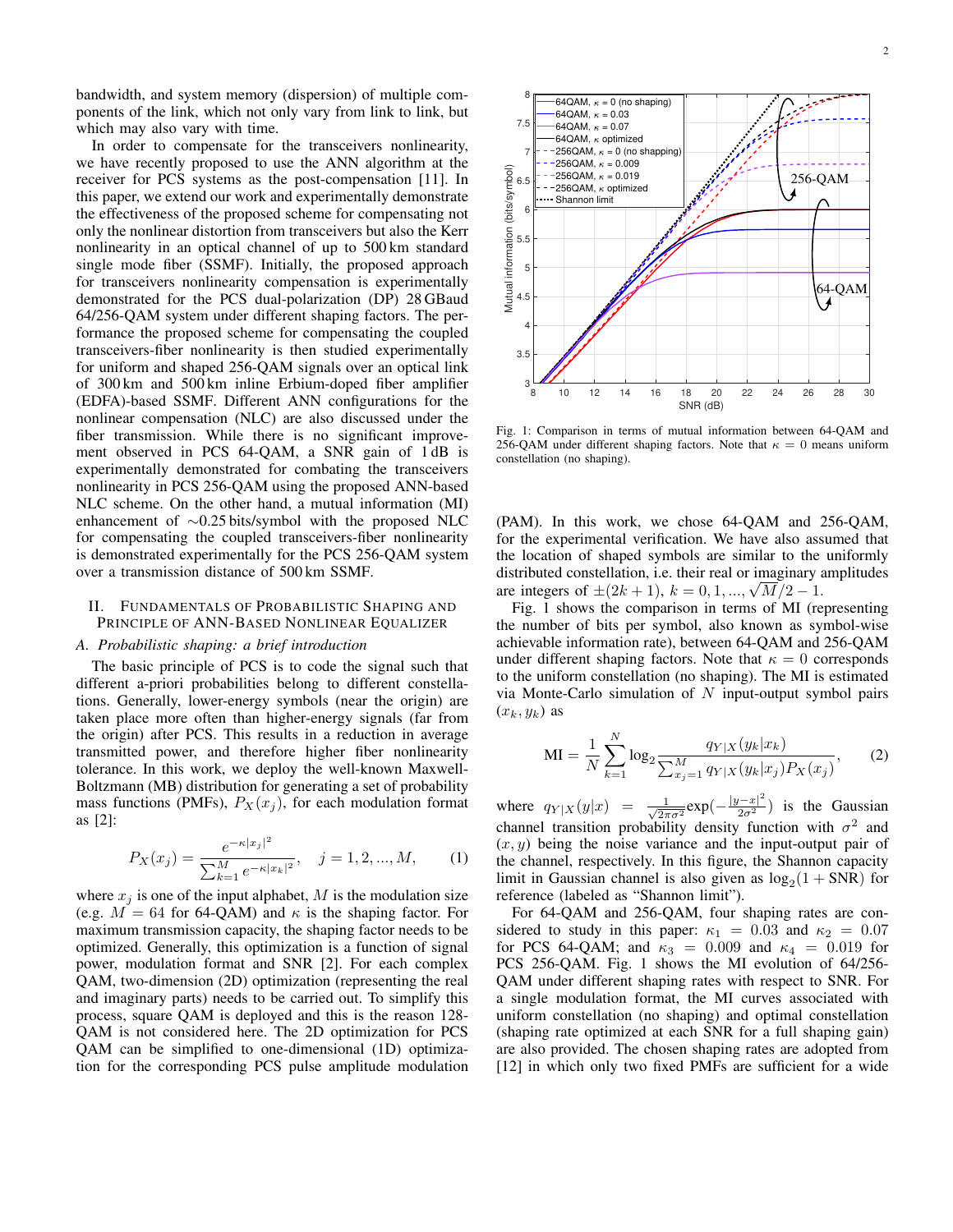

Fig. 2: PAPR comparison of QAM signals under different shaping rates: (a) 64-QAM and (b) 256-QAM.

SNR range with a negligible penalty (at about 0.1 dB of SNR) to the optimum shaping. The entropy, which indicates the maximum information rate at infinite SNR, of the investigated PCS systems with shaping rates of  $\kappa_1$ ,  $\kappa_2$ ,  $\kappa_3$  and  $\kappa_4$  is 5.66, 4.91, 7.57 and 6.79, respectively. For fiber channel, these shaping factors are also good choices as they give a relative maximum shaping gain and thus, further optimization is not necessary to carry out [12].

Fig. 1 also indicates there is a SNR range for which constellation shaping should be applied for each modulation format. For instance, in order to maintain a noticeable shaping gain, the PCS should be applied for systems under SNR ranges <21 dB and <27 dB for 64-QAM and 256-QAM, respectively. Taking into account the constraint of less than 0.1 dB SNR penalty to the full shaping gain using the aforementioned rates and potential higher implementation penalty of 256- QAM versus 64-QAM, the suggested SNR ranges for  $\kappa_{1,2,3,4}$ are roughly [8 dB, 12 dB], [12 dB, 16 dB], [14 dB, 18 dB] and [18 dB, 22 dB], respectively.

# *B. Impact of PCS signals on transceivers*

It is clear that PCS changes the statistical property of the transmitted signal. In this section, the figure of PAPR metric is investigated for PCS signals with different shaping factors. The PAPR of a signal  $x(n)$  is calculated as PAPR (dB) =  $10\log_{10} \frac{\max|x(n)|^2}{\mathbb{E}||x(n)|^2|}$  $\frac{\max|x(n)|^2}{\mathbb{E}(|x(n)|^2)}$ , where  $\mathbb{E}\{\cdot\}$  is the expectation



Fig. 3: (a) Structure of artificial-neural-network-based nonlinear compensation (ANN-based NLC). (b) Input-output relationship of a "neuron" in the hidden and output layer.

curves for the two studied QAMs is almost identical. The operator. Fig. 2 shows the PAPR comparison in terms of complementary cumulative distribution function (CCDF) of QAM signals with and without PCS. The vertical axis is the CCDF showing how often a certain PAPR value in the horizontal axis is exceeded. The CCDF were measured after pulse-shape filtering using a root-raised-cosine (RRC) filter (0.1 roll-off factor and up-sampling at 2 samples per symbol). For comparison purpose, two aforementioned shaping factors in the Section 2 were considered for each modulation format. As shown from Fig. 2-a and Fig. 2-b, the trend of the PAPR shaping signals exhibit larger PAPR than the uniform constellation cases ( $\kappa = 0$ ) and the more shaping, the worse PAPR. Specifically, for  $64$ -QAM, at the same probability of  $1\%$ , the PAPR increases by 0.7 dB and 1.5 dB when the shaping factor increases from 0 to 0.03 and from 0 to 0.07, respectively. The same amount of PAPR increment is also seen for 256-QAM signals. The PAPR increments result in the increase nonlinear distortions, unless the linear operation ranges are increased accordingly. The higher PAPR also imposes more Kerr-induced nonlinear noise which is proportional to the instantaneous power of the signal propagating through the optical fiber.

# *C. Principle of ANN-based NLC*

Machine learning approaches for fiber communications have gained a lot of attention and been intensively studied in optical communications recently due to their capability of providing practical solutions for complicated systems in which analytic approach is not available. Several common applications of the machine learning in optical communications can be performance monitoring and fiber-induced nonlinearity compensation [13]–[18]. Hitherto machine learning algorithms have been harnessed mostly for uniform QAMs. Very recently, however, a few machine learning-based algorithms such as ANN and deep-learning algorithms have been implemented for probabilistic shaping systems but mainly for the purpose of constellation optimization [19], [20] .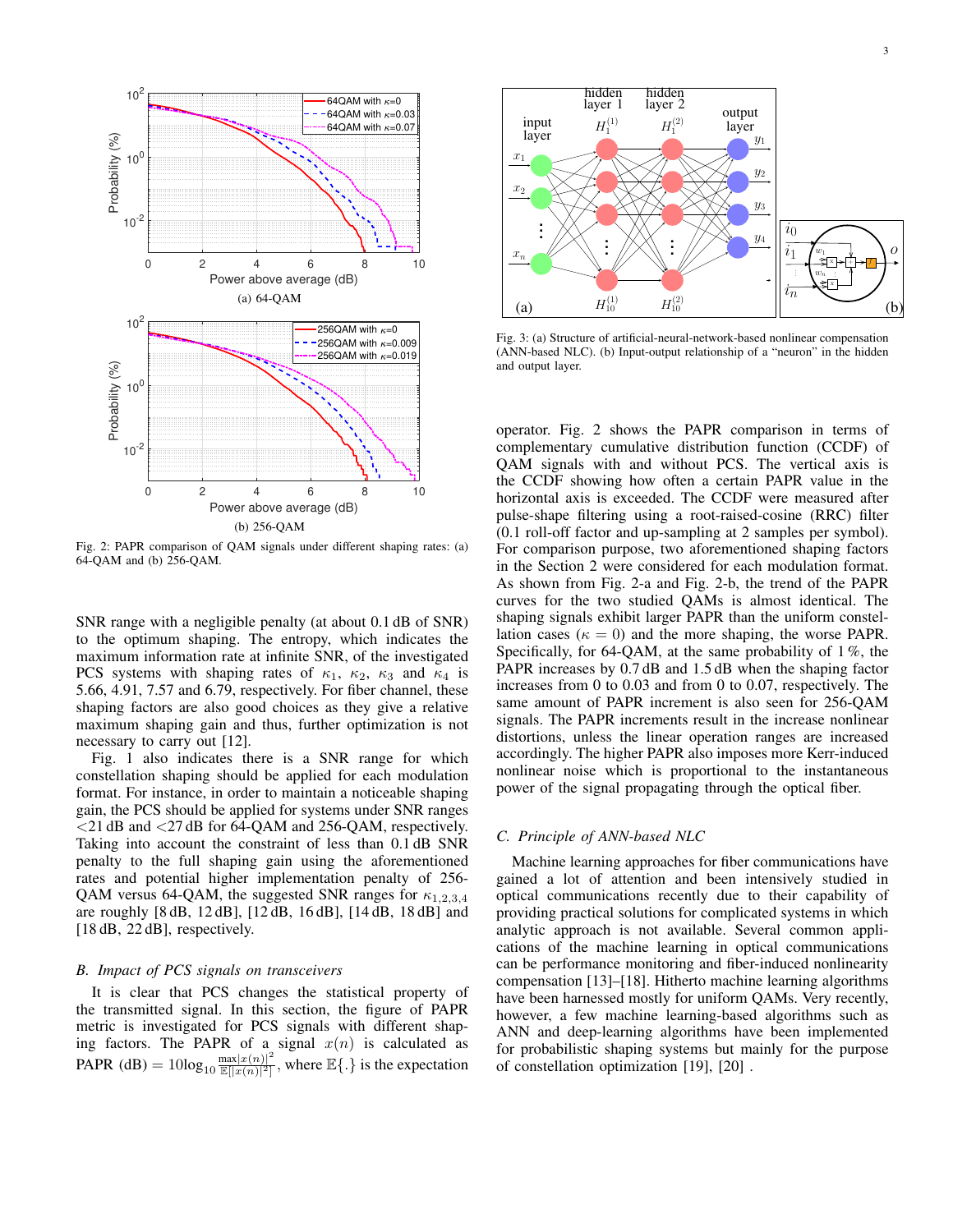The proposed ANN-based NLC is one of the regressionbased supervised-learning algorithm. Fig. 3-a shows the structure of a simple feed-forward network deployed in this paper as the NLC. This structure is a typical configuration of ANN. In short, it comprises of  $n$ -input x 4-output with two hiddenlayers each of 10 nodes (also known as "neurons"). The number of inputs will be a function of memory depth  $m$  as  $4(m+1)$  whereas the factor of 4 represents real and imaginary components of dual-polarization signals. The aim of ANN is to find a function that maps the input to the desired target through a number of intermediate steps produced by the neurons in the network.

Within each neuron (Fig. 3-b), there are three calculations taking place: (1) weight multiplication of inputs (subscripts  $1, 2, \ldots, n$ , (2) adding a bias (the input with subscript 0) to the weighted data, and (3) passing the results of (2) through an activation function. In the proposed ANN-based NLC scheme, the activation function used in each hidden layer is a nonlinear hyperbolic tangent sigmoid transfer function, whereas 4 neurons of the output layer use a linear transfer function.

The ANN-based NLC was operated in two phases: the training and operational phase. In a supervised learning scheme, the training phase needs information of transmitted data and optimize weights of the ANN is figured out via the batch Levenberg-Marquardt back-propagation algorithm (using gradient descent) [21]. Around  $2^{15}$  transmitted symbols are used in the training phase in which the ratios of  $70\%$  (batch size), 15 % and 15 % are dedicated for the training, validation and testing, respectively. At the very begining of the training, initialize weights,  $\theta_0$ , are generated randomly. For the  $k^{\text{th}}$ batch (epoch), the model output,  $y_{\theta_k}(x)$  is calculated by implementing the forward propagation of the input  $x$ . Then, the difference between targets and model outputs, also known as loss function  $J_{\theta} = \mathbb{E} \{ \mathbf{y}_{\theta_k}(x) - x \}^2$ , is computed. Next, the gradients of the loss function, i.e. partial derivatives of the loss function with respect to all the weights  $\frac{\partial J_{\theta}}{\partial \theta_{lm}}$ , is calculated in a back-propagation manner. The weight parameters are then updated in response to the gradients for the next epoch as  $\theta_{k+1} = \theta_k - \frac{\partial J_\theta}{\partial \theta}$ . This cycle repeats in the  $(k+1)$ <sup>th</sup> epoch until the minima of the loss function or the maximum number of epochs is reached. The number of epochs is 100. After the training, the inverted nonlinear function with the optimum parameter set, reflects the coupled nonlinearity of the transceivers and from the transmission fiber, is used as the NLC.

In the operational phase, the received signals are simply compensated by passing the received signals through the trained ANN. In optical back-to-back configuration, we assumed that the nonlinear distortion from transceivers was static or time-slowly varying, and therefore the training phase was only performed once at the optimum condition (i.e. highest SNR). This training process may be repeated periodically if necessary (during initialization/calibration stages, for example). Regarding fiber channel, however, the ANN re-training is required. This depends on how long the link is and also how deeply shaped signal is. This will be discussed more in detail in Section IV.

Regarding the complexity of the proposed scheme, typically the number of real multiplications can be used as the figure of merit because the complexity of other operations such as additions take a small proportion of the total complexity. Let denote the number of nodes in the  $k<sup>th</sup>$  hidden layer being  $N_k^h$ . The number of real multiplications per symbol of the ANN-based NLC operating in a forward manner is easily calculated as  $4(m+1)N_1^h + N_1^hN_2^h + N_2^hN_3^h + ... + N_n^h4$ . Note that the activation function in each node can be implemented efficiently by using a look-up-table [22]. Thus, the ANNbased NLC requires only 380 real multiplications per symbol  $(m = 5, N_1^h = 10, N_2^h = 10).$ 

#### III. EXPERIMENTAL SETUP

The experimental setup of the 28 GBaud PCS DP 64/256- QAM system is shown in Fig. 4. At the transmitter, four streams of 8/16-PAM data, each of ∼60 000 symbols, with desired PMFs according to the aforementioned shaping rates were generated randomly. Then, PCS 64/256-QAM signals on each polarization were formed by combining two independently shaped 8/16-PAM sequences which represent their real and imaginary components. The shaped symbols were normalized for a unit average power and multiplexed with 5 % of 4-QAM pilot symbols (i.e. 1 pilot in every 20 symbols) to aid the DSP algorithms at the receiver for channel equalization and phase noise compensation. The power of 4-QAM pilot symbols was also normalized to 1 before the multiplexing. There was no DSP adaptation for the implemented PCS in this paper as they were replied on pilot-aided symbols. A RRC filter with a roll-off factor of 0.1 was then applied and up-sampled at 2 samples-per-symbol. After this off-line processing, the signal was loaded into the Keysight M8195A arbitrary waveform generator (4-channel 8-bit DAC sampling at 56 GSa/s) and subsequently converted into the optical domain by using a conventional DP optical modulator (laser linewidth ∼100 kHz on 192.4 THz) - the Tektronix OM5110. An EDFA followed by a variable optical attenuator (VOA) was used to control the launched power before the signal enters to the channel.

For the channel, two configurations were set up: optical back-to-back and inline-EDFA transmissions. In the optical back-to-back configuration, the VOA at the transmitter together with an EDFA before the coherent reception were used to vary SNR. With the inline EDFA-based fiber transmission, two distances were considered: 300 km and 500 km SSMF which consist of 3 and 5 in-line EDFAs (6 dB noise figure) - each after 100 km of SSMF (Sterlite G.652.D) for compensation of the fiber loss, respectively.

At the receiver, the optical signal was first converted into electrical domain using a homodyne coherent reception. It consists of a local oscillator (LO) (linewidth  $\sim$ 100 kHz), a 90<sup>o</sup> hybrid and four pairs of balanced photo-detectors. Electrical signals were captured and digitized by a real-time oscilloscope with 8-bit ADCs sampling at 100 GSa/s before offline processing. In the off-line DSP, re-sampling took place first at 2 samples per symbol. Then, the digital signals were formatted/scaled by a signal conditioning module. For the fiber transmission, the impact of chromatic dispersion (CD) was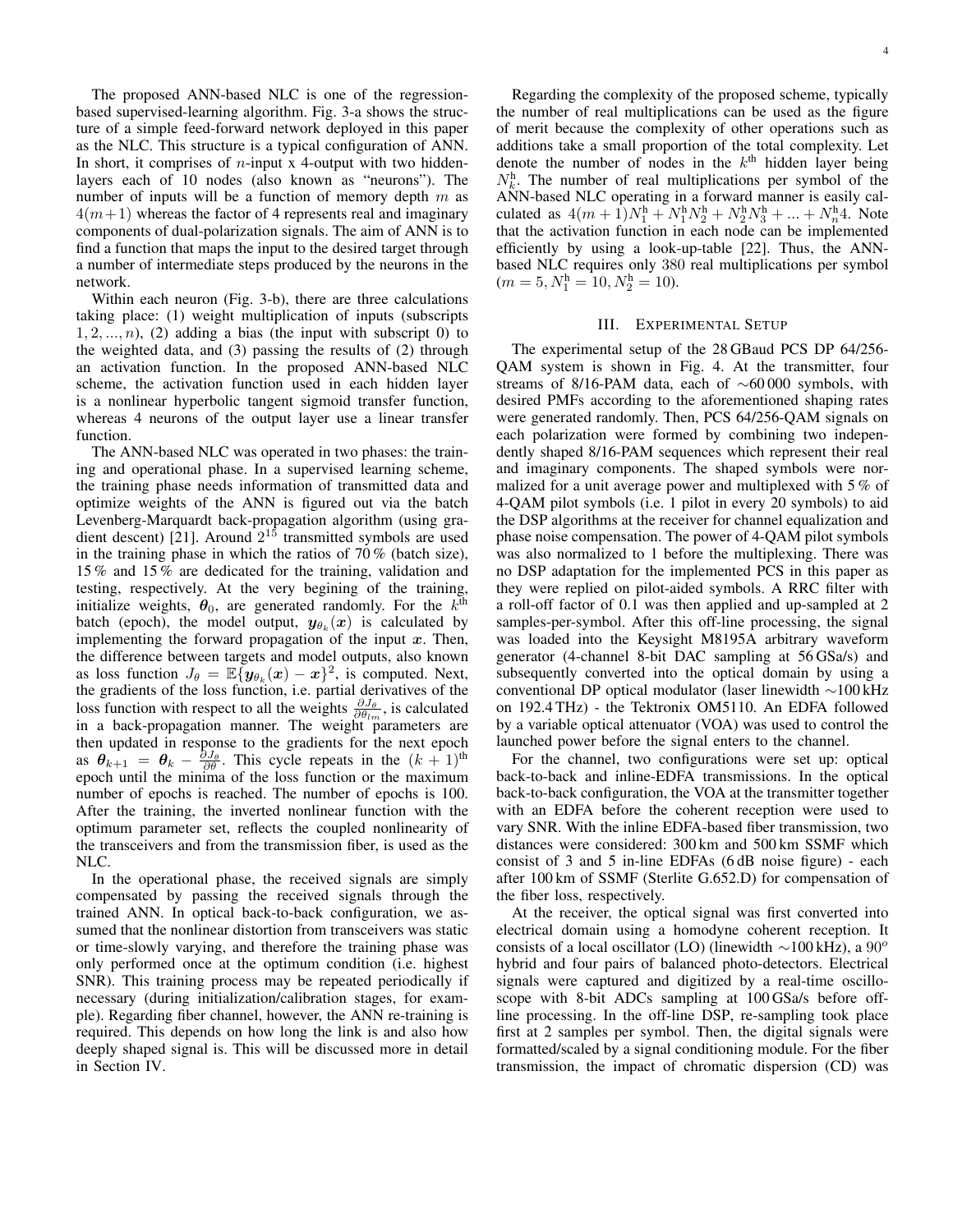

Fig. 4: Experimental setup for a dual polarization probabilistically-shaped 28 GBaud 64/256-QAM systems. ECL: external cavity laser, EDFA: Erbium-doped fiber amplifier, VOA: variable optical attenuator, OBPF: optical bandpass filter, LO: local oscillator, PDs: photodetectors, CD: chromatic dispersion, DSP: digital signal processing, ANN-based NLC: artificial-neural-network based nonlinearity compensation, trans.: transmission.

removed simply by using an inverse function of CD in frequency domain. The timing recovery and frequency offset error correction algorithms were placed before the matched-filtering using a Gardner phase detector and a conventional Fouriertransform-based method, respectively [23], [24]. A pilot-aided butterfly-structure adaptive equalizer (21 taps) was then carried out to cancel linear effects [25]. The well-known constantmodulus algorithm was used for adapting filter coefficients at pilot locations. Phase noise was estimated and compensated using a conventional pilot-aided (CPA) method. The CPA estimated the phase noise in a block-wise manner in which 8 pilots in each block was deployed for sufficient noise averaging [26]. After this stage, the ANN-based NLC was deployed to compensate for the nonlinear impairment from the transceivers and/or the optical fiber. Finally, just before QAM de-mapping, the pilot symbols were removed and only PCS 64/256-QAM symbols were taken into account for MI estimation with the aid of the transmitted data followed Eq. 2.

# IV. RESULTS AND DISCUSSION

To assess the performance of the proposed systems, we adopt the figure of merit of MI given in bits/symbol. MI was measured for DP but their averages were presented. MI was computed from 15 frames, each of ∼60 000 symbols per polarization.

# *A. Optical back-to-back performance*

Fig. 5 shows the system performance with and without the proposed ANN-based NLC in terms of MI versus equivalent SNRs (derived from optical SNRs in a reference bandwidth of 12.5 GHz) for DP 64-QAM (Fig. 5-a) and 256-QAM (Fig. 5-b) in the optical back-to-back configuration. For both modulation formats, a curve labelled as "Shannon" is also plotted for a reference.

For the shaped 64-QAM system (Fig. 5-a), there is only a little improvement (< 0.05 bits/symbol) for all systems under test, i.e. uniform, PCS with  $\kappa = 0.03$  and PCS with  $\kappa = 0.07$ , when equipping the proposed scheme for transceivers nonlinearity compensation. This is due to the fact that the number of quantization bits of DAC/ADC in this experiment is large enough to support 64-QAM signals and the modulator was well-calibrated. This figure also shows that around more than 1 dB SNR shaping gain can be experimentally achieved using the two fixed PMFs in a wide range of SNRs, i.e  $\kappa = 0.07$ for SNRs from ∼10 dB to ∼15 dB and  $\kappa = 0.03$  for SNRs from ∼15 dB to ∼20 dB. Due to the little improvement when applying the NLC shown in 64-QAM, we focus on 256-QAM from now on for evaluating performance of the proposed NLC scheme.

On the other hand, the performance improvement when deploying 256-QAM with the ANN-based NLC is significant, as depicted in Fig. 5-b. It is evident that the SNR gains when deploying the ANN-based NLC are around 0.4 dB, 0.8 dB and 1 dB for PCS 256-QAM with  $\kappa = 0$ ,  $\kappa = 0.009$  and  $\kappa = 0.019$  at the same MI of 5.5 bits/symbol, respectively. After deploying ANN-based NLC, around 2dB SNR gain were experimentally achieved for PCS 256-QAM using the two aforementioned rates. This gain is larger than that of the 64-QAM systems because it comes from both shaping and NLC. The suitable SNR ranges associated with  $\kappa = 0.019$ and  $\kappa = 0.09$  for PCS 256-QAM are from ~14 dB to ~20 dB and from ∼20 dB to ∼26 dB, respectively.

At the same time, Fig. 5-b also provides information of the MI improvement when the ANN-based NLC is applied for the three studied 256-QAM systems on the right-hand yaxis, i.e. the different in MI between the filled-markers (with NLC) and opened-markers (without NLC) on the left-hand yaxis. Clearly, the MI enhancement under the same SNR is larger for deeper shaping systems, as can be seen from the MI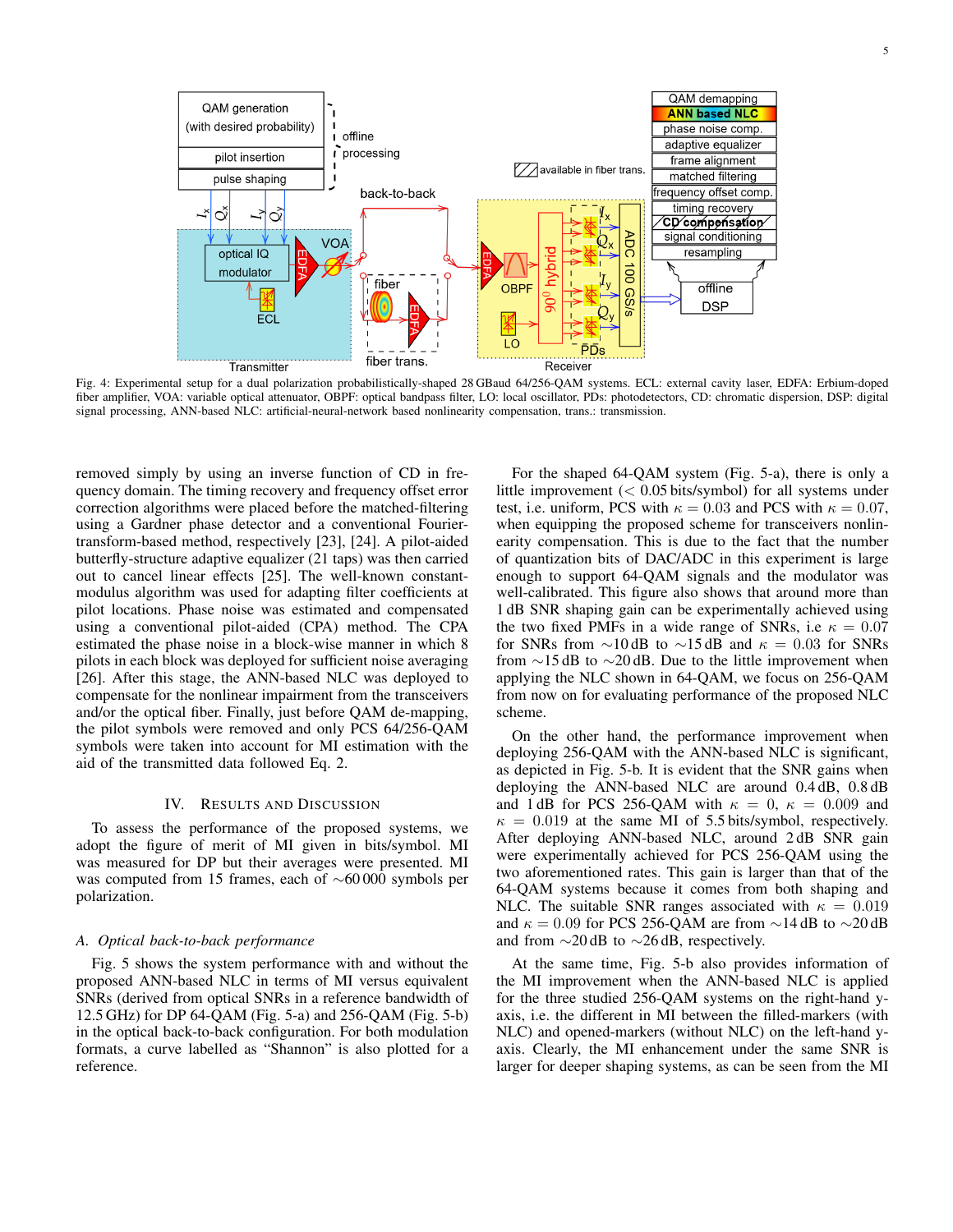

Fig. 5: Performance in terms of mutual information (MI) versus SNR of dualpolarization (DP) 28 GBaud transmissions with and without ANN-based NLC as a function of SNR under different shaping rates for (a) PCS 64-QAM and (b) PCS 256-QAM. (c) An example of constellation-diagram comparison between with and without ANN-based NLC for PCS 256-QAM,  $\kappa = 0.019$ at 25 dB SNR. wo.: without.

improvement chart. The MI enhancement is larger for shaping systems in comparison to the uniform constellations. The maximum enhancement when deploying the ANN-based NLC for the uniform 256-QAM is ∼0.23 bits/symbol, whereas this value is above 0.3 bits/symbol for PCS 256-QAM,  $\kappa = 0.019$ . This chart clearly indicates that the more the shaping is, the larger improvement gains exist for systems equipped with the nonlinearity compensator, as shown in the star-marker curve ( $\kappa = 0.009$ ) versus the diamond-marker curve ( $\kappa = 0.019$ ) and cross-marker curve (no shaping, i.e.  $\kappa = 0$ ) for up to 23 dB SNR. For high SNR regimes (> 24 dB SNR), however, this trend is not accurate for deeply shaped QAM. This is because the performance of deeper shaping system ( $\kappa = 0.019$ ) is approaching its entropy for relatively high SNR regimes. The experimentally obtained results show a good agreement with the previous conclusion that deeper shaping imposes more nonlinear distortion from the transceivers. Fig. 5-c illustrates a comparison of constellation diagrams of PCS 256- QAM,  $\kappa = 0.019$  at 25 dB SNR with and without using the nonlinear compensation. The ANN-based NLC compensates for transceivers nonlinear distortion which can be seen by comparing the constellation regimes with large amplitudes on this figure. In other words, decision boundaries especially at high power constellation points were corrected after ANNbased NLC. The accordingly measured bit-error-rate (BER) before and after the NLC are  $1.3 \times 10^{-2}$  and  $5.9 \times 10^{-3}$ , respectively.

# *B. Using fiber transmission*

In this section, we experimentally evaluate the performance of the proposed NLC scheme with fiber transmission. Unlike to the optical back-to-back configuration, the ANN training in the fiber channel may take place multiple times at different launched powers or just once at the optimum launched power for each transmission distance. We thus investigate 3 different ANN configurations: (1) the trained ANN in optical back-toback is also used for fiber transmissions, (2) the ANN is trained at the optimum launched power (4 dBm - Fig. 6) and then used for all launched powers, and (3) the ANN is re-trained at each launched power.

Fig. 6 shows performance of DP 256-QAM different ANN configurations after propagating through 300 km SSMF (subfigures a, b and c) and 500 km SSMF (sub-figures d, e and f). For each transmission distance, three systems are considered:  $\kappa = 0$  (no shaping),  $\kappa = 0.009$  and  $\kappa = 0.019$ . For each system (each sub-figure), performance of four scenarios are considered: without ANN-NLC and with ANN-NLC under three aforementioned training strategies.

For the uniformly distributed QAM, the results on Fig. 6-a and Fig. 6-d show clearly that there is no performance improvement when different training strategies are deployed for both transmission distances under test. This means that the nonlinear distortion comes mainly from transceivers but not from Kerr-induced fiber nonlinearity. Although there is a small improvement in nonlinear regime (high power) if the ANN is trained at different launched power in comparison with the ANN trained in the optical back-to-back, the current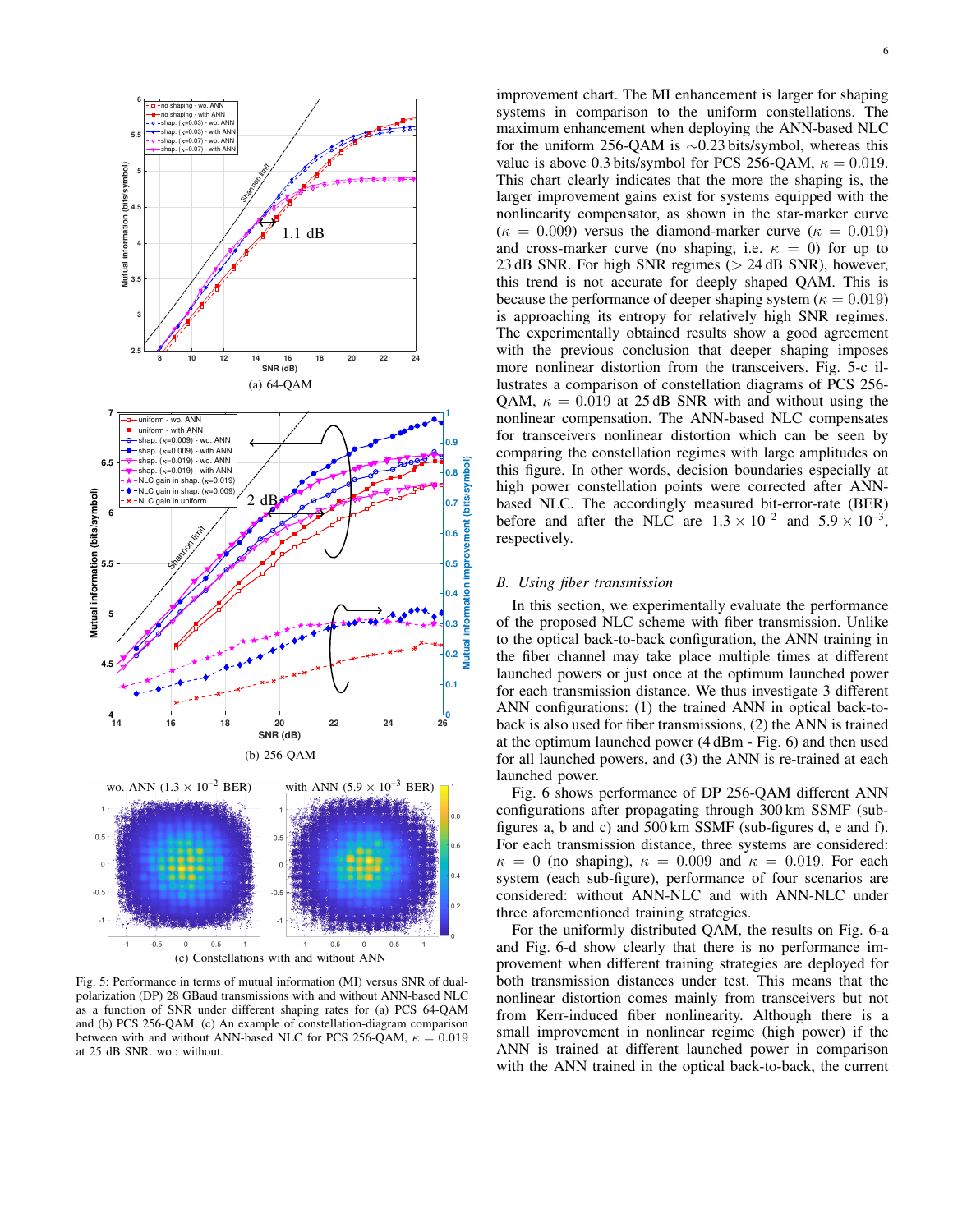

Fig. 6: Performance of the proposed ANN-based NLC for PS DP 256-QAM systems after 300 km and 500 km of fiber transmissions with different ANN configurations. (a) uniform constellation after 300 km, (b) PCS with  $\kappa = 0.009$  after 300 km, (c) PCS with  $\kappa = 0.019$  after 300 km, (d) uniform constellation after 500 km, (e) PCS with  $\kappa = 0.009$  after 500 km and (f) PCS with  $\kappa = 0.019$  after 500 km. "wo. ANN": without ANN, "w. ANN - conf. 1": with ANN when the trained ANN in back-to-back is used for fiber transmission, "w. ANN - conf. 2": with ANN when the re-training is taken place once at 4 dBm and "w. ANN - conf. 3": with ANN when the re-training is taken place at every launched power.

ANN configuration is not sufficient to deal with pure fiber nonlinearity. In this uniform QAM transmission, the trained ANN from the back-to-back configuration thus can be reused in the fiber channel for dealing with transceiver nonlinearity.

In contrast, the trained ANN in the back-to-back does not give the optimum gain for the tested PCS systems in the fiber channel, as shown in Fig. 6-b,c,e,f. These figures show clearly that for the PCS systems, the ANN is either trained at the optimum launched power or trained at each launched power for an optimum gain and they also indicate that the proposed NLC scheme compensates at the same time transceivers and Kerrinduced nonlinearity for PCS systems. If the ANN is re-trained in fiber channel, at 4 dBm (optimum) launched power, MI is improved by ∼0.3 bits/symbol and ∼0.25 bits/symbol when deploying the proposed NLC scheme for PCS signals after propagating through 300 km (Fig. 6-b) and 500 km (Fig. 6-d) SSMF, respectively.

The results on Fig. 6-b,c,e,f indicates that the nonlinear functions/boundaries found via ANN-based NLC in the optical back-to-back is no longer close to the optimum ones under the impact of fiber nonlinearity for PCS systems. The additional gain, e.g.  $d_2$  in Fig. 6-b, when the ANN is re-trained in the fiber channel depends on the shaping factor and the transmission distance. It can also be seen that if the ANN is re-trained in the fiber channel, the additional gain increases according to the escalation of the shaping factor and the transmission link. This trend can be seen when comparing the ratio of the addition gain  $(d_2)$  provided if ANN is re-trained in the fiber channel to the gain provided if the ANN trained in the back-to-back (d<sub>1</sub>). An example is shown in Fig. 6-b in which  $d_2/d_1 = 32\%$ . The ratio  $d_2/d_1$  is smallest in Fig. 6-b and largest in Fig. 6f. These ratios for Fig. 6-c, e, f are  $42\%$  53% and  $127\%$ , respectively. These numbers of percentage also imply that more gain is achieved with the proposed NLC for (1) at same shaping factor but longer distance, i.e. more fiber-induced nonlinearity, and (2) at same distance but higher shaping factor, i.e. more nonlinearity due to higher PAPR. Thus, the coupled transceivers-fiber nonlinearity can be considered as a function of the shaping rate, transceivers' characteristics and the fiber's parameters. This interplay is complicated and it results in a considerable change of the nonlinear function/boundaries found in the optical back-to-back where only transceivers nonlinearity is taken into account. Therefore, the re-training is required to cope with that interplay. For all cases, the training at each power is not necessary to conduct as there is almost no improvement in comparison with the case of one-time training at the optimum launched power.